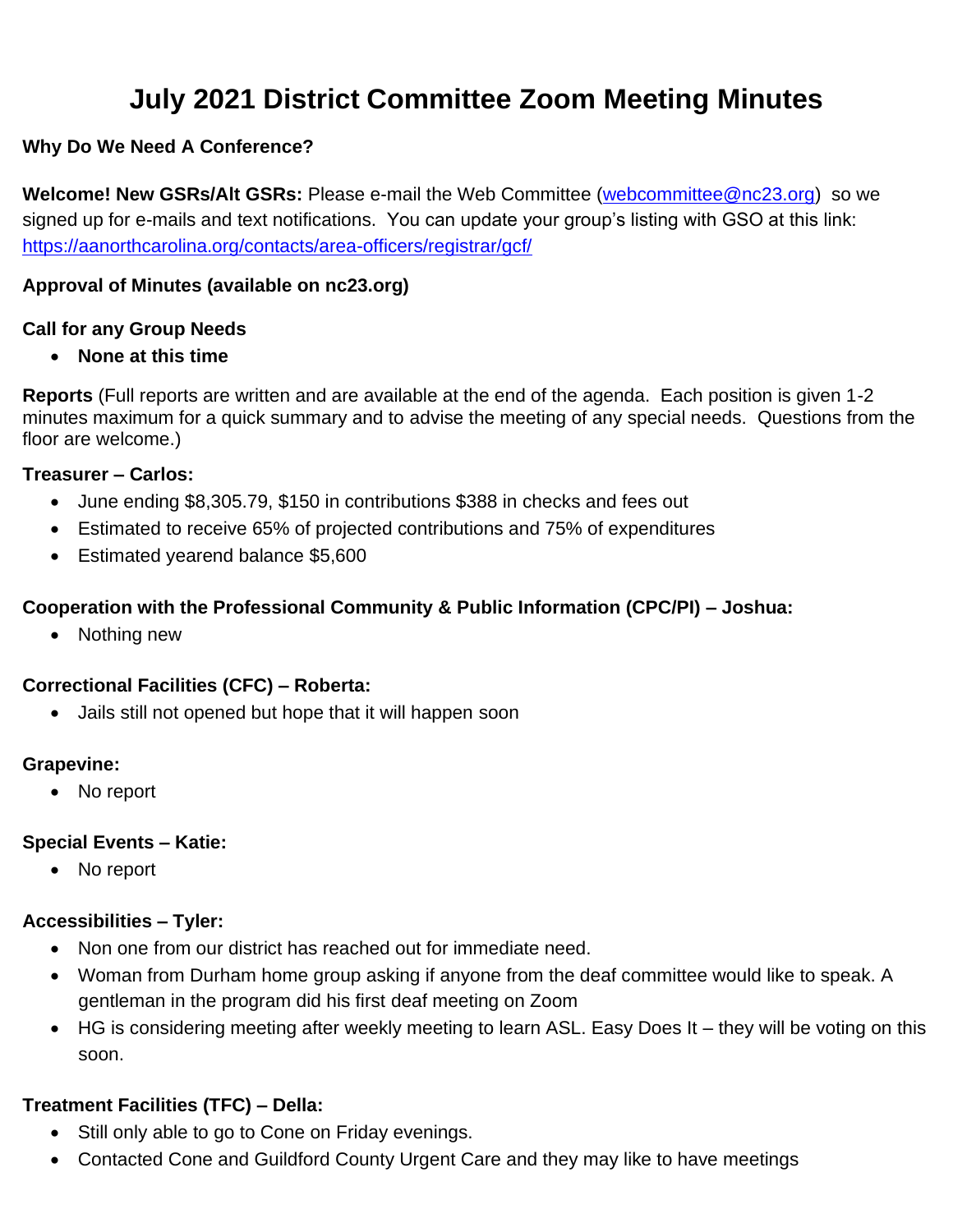#### **Web & Technology – Kyle:**

• Nothing new to report. Report is below.

#### **Intergroup Representative:**

• No report – still open 3 days a week

#### **AA2022 Committee:**

• No report

#### **Alt DCM Report - Kimberly**

• Current Area 51 Delegate Rainer L. joined us at service nerds on June 23 to give an expanded delegate's report. The next buzz session will likely be **in person** in September or October. More details will come later.

#### **LCM Reports - Mitch**

- Nothing to report
- Recommends listening to Delegate Rainer L. if you have the opportunity.

#### **DCM Report**

- Fall Assembly Still waiting on link to book rooms, but please plan on attending November 13-14; do any groups need assistance in paying for a room?
- District can help pay for trip if necessary.
- Summer Committee Notice is available No items require polling of district meeting
- Notice on AANC.org
- Grapevine and La Vina are now live on Instragram

#### **Old Business**

• LCM Vacancy

#### **New Business**

• Tyler – has baby coming and doesn't know how much time he'll be able to commit to his position. If you know of anyone who is interested in filling the position, let him know.

#### **Motion to adjourn, 2nd and passed**

### **Adjourn with Responsibility Statement**